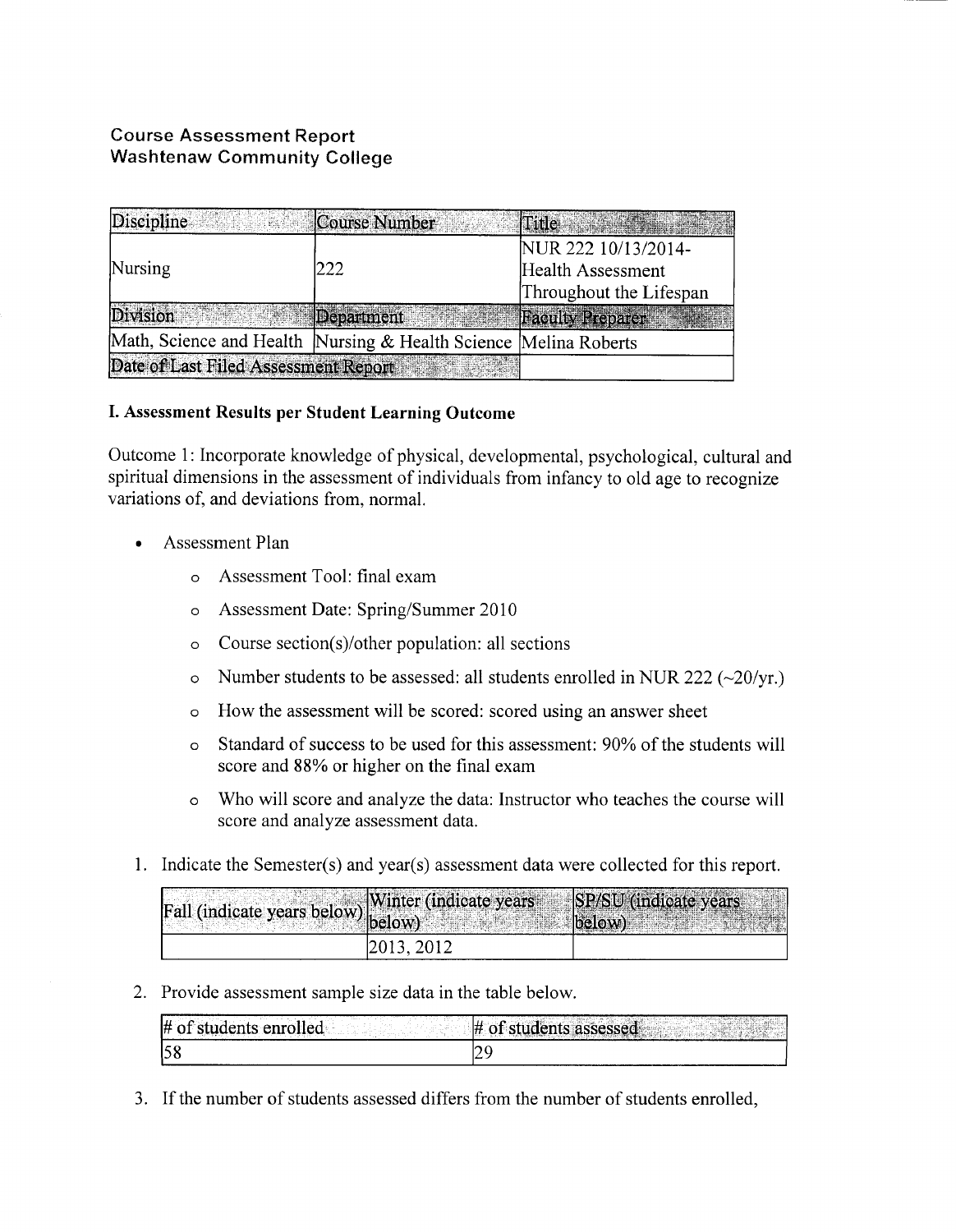please explain why all enrolled students were not assessed, e.g. absence, withdrawal, or did not complete activity.

All students enrolled in NUR 222 for Winter 2012 & 2013 were assessed. The total number of students assessed is 29.

Note: The CurricUNET system is picking up both lecture and lab sections, thus double counting students. The number enrolled is 29.

4. Describe how students from all populations (day students on campus, DL, MM, evening, extension center sites, etc.) were included in the assessment based on your selection criteria.

All students were included.

5. Describe the process used to assess this outcome. Include a brief description of this tool and how it was scored.

The standard of success to be used for this assessment: 90% of the students will score 88% or higher on the final exam. The final exam is cumulative and is taken in the testing center on the computer. The test is scored in Bb and recorded in the Grade Center for students to view.

6. Briefly describe assessment results based on data collected for this outcome and tool during the course assessment. Discuss the extent to which students achieved this learning outcome and indicate whether the standard of success was met for this outcome and tool.

Met Standard of Success: Yes 96.55% of the students earned 88% or higher on the final exam. The students achieved this learning outcome and the standard of success (90% of the students will score 88% or higher on the final exam) was achieved.

7. Based on your interpretation of the assessment results, describe the areas of strength in student achievement of this learning outcome.

Students did very well over all. Students did an excellent job of retaining the information learned on the midterm exam and recalling similar information on the cummulative final exam.

8. Based on your analysis of student performance, discuss the areas in which student achievement of this learning outcome could be improved. If student met standard of success, you may wish to identify your plans for continuous improvement.

I performed an item analysis of the final exam questions. The purpose was to identify questions that may not have been clear, areas where students needed additional instruction or areas where students needed additional practice. I did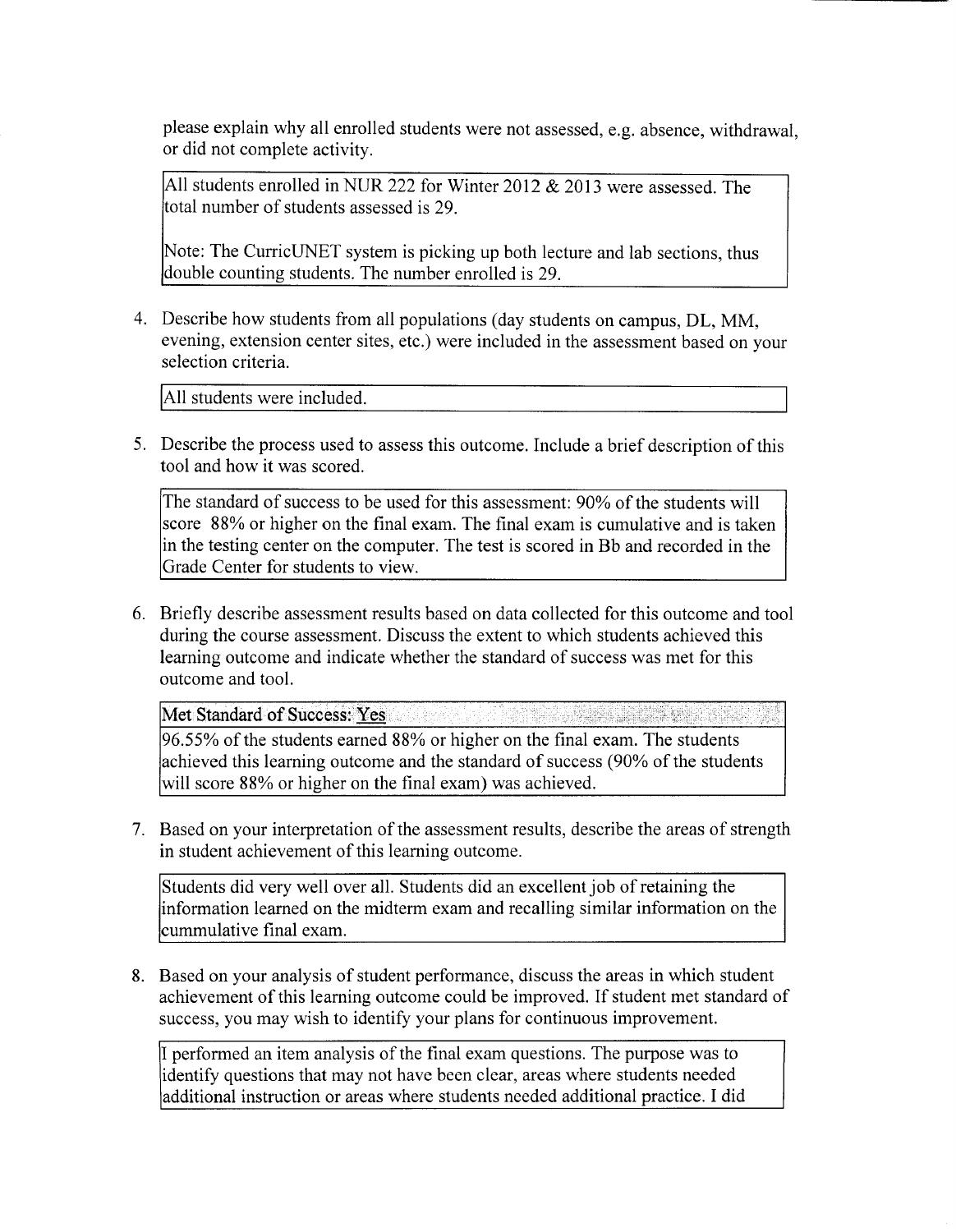identify two questions that were assessing the students knowledge on a similar topic. I noticed that if the students got one incorrect, the second question was also missed. The two qestions were removed and a modified question has taken their place.

Outcome 2: Perform specific body system assessments in the lab setting through historytaking and physical examinations, using proper assessment techniques and documentation of findings

- Assessment Plan
	- o Assessment Tool: health history and ten (1 0) body system assessments and written assessment findings
	- o Assessment Date: Spring/Summer 2010
	- o Course section(s)/other population: all sections
	- o Number students to be assessed: all students enrolled in NUR 222 ( $\sim$ 20/yr.)
	- o How the assessment will be scored: following health history rubric; using textbook criteria
	- o Standard of success to be used for this assessment: 90% of the students will complete the health history, body system assessments and documentation with a score of satisfactory or above
	- o Who will score and analyze the data: Instructor who teaches the course will score and analyze assessment data.
- 1. Indicate the Semester(s) and year(s) assessment data were collected for this report.

|  |            | Tall (indicate years below) Winter (indicate years SP/SU (indicate years selection) below) |
|--|------------|--------------------------------------------------------------------------------------------|
|  | 2013, 2012 |                                                                                            |

2. Provide assessment sample size data in the table below.

| $#$ of students enrolled | $\#$ of students assessed |
|--------------------------|---------------------------|
| 58                       |                           |

3. If the number of students assessed differs from the number of students enrolled, please explain why all enrolled students were not assessed, e.g. absence, withdrawal, or did not complete activity.

The total number of students assessed and enrolled is 29.

Note: CurricUNET is double counting lecture and lab sections. The total number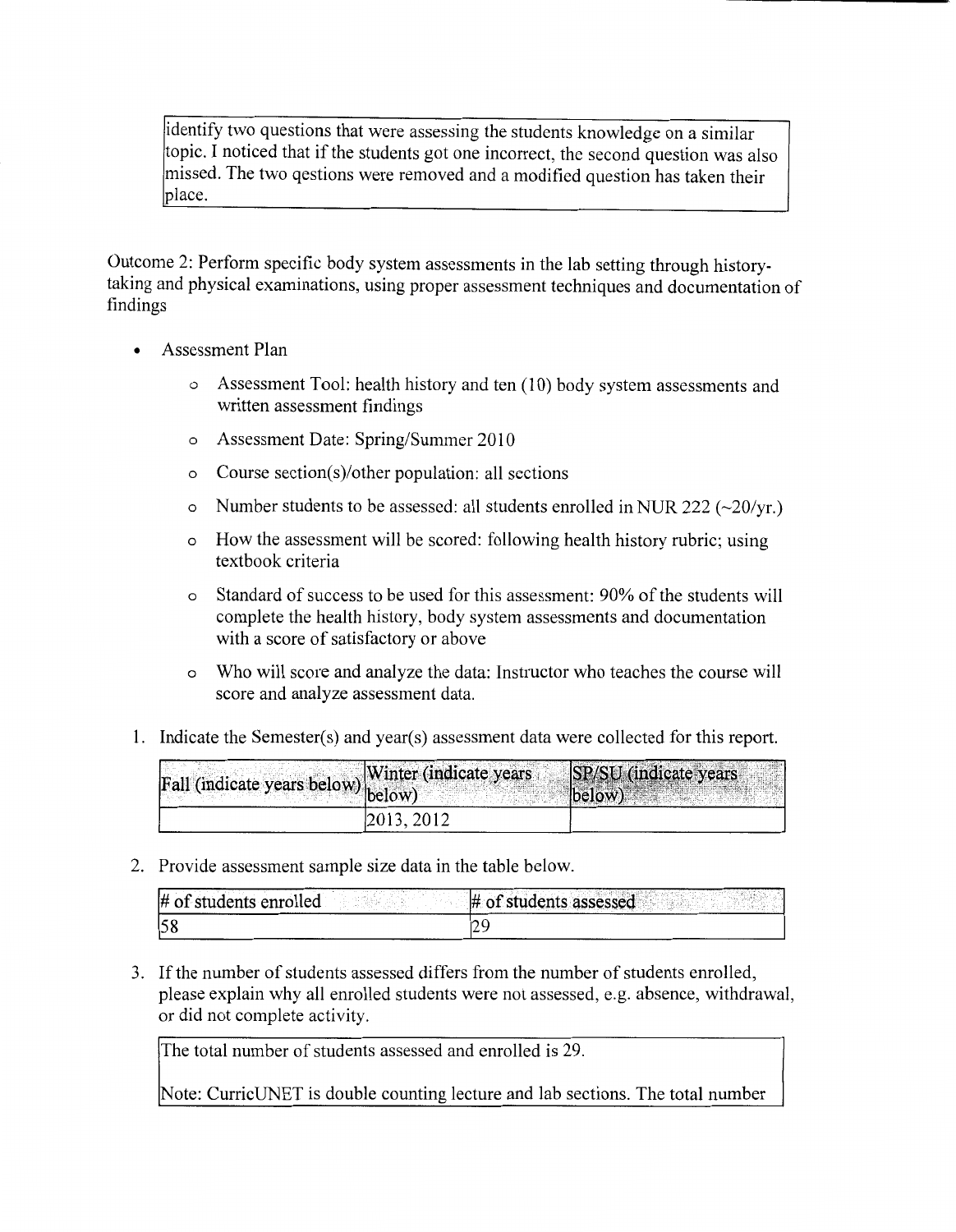enrolled is 29.

4. Describe how students from all populations (day students on campus, DL, MM, evening, extension center sites, etc.) were included in the assessment based on your selection criteria.

All students were included.

5. Describe the process used to assess this outcome. Include a brief description of this tool and how it was scored.

The standard of success identified in the assessment plan was that 90% of the students would complete the health history, body system assessments and documentation with a score of satisfactory or above. I have changed the way these sections are scored. Rather than using "satisfactory or above", I now assign a letter grade/percent correct. The Health Histories and Health History Write-Ups were evaluated separately with grading rubrics. I have defined "satisfactory" as a score of 88% or higher.

6. Briefly describe assessment results based on data collected for this outcome and tool during the course assessment. Discuss the extent to which students achieved this learning outcome and indicate whether the standard of success was met for this outcome and tool.

Met Standard of Success: Yes 100% of students completed the Health History and Write-Up with an 88% or higher (satisfactory).

7. Based on your interpretation of the assessment results, describe the areas of strength in student achievement of this learning outcome.

Students did very well over all. Students viewed the clinical lab videos prior to attending each weekly lab session which enhanced their performance.

8. Based on your analysis of student performance, discuss the areas in which student achievement of this learning outcome could be improved. If student met standard of success, you may wish to identify your plans for continuous improvement.

Each week, I observed the students to identify areas where they were having difficulty. When necessary, I provided additional instruction during the lab. I also made notes on their weekly check-off sheets as to where individuals needed additonal practice with either technique or sequencing of the physical exam. Areas that were indentified as points of confusion were the internal ear and eye exam. Additional time was given for practice of both systems.

Outcome 3: Perform a complete history and comprehensive physical examination on an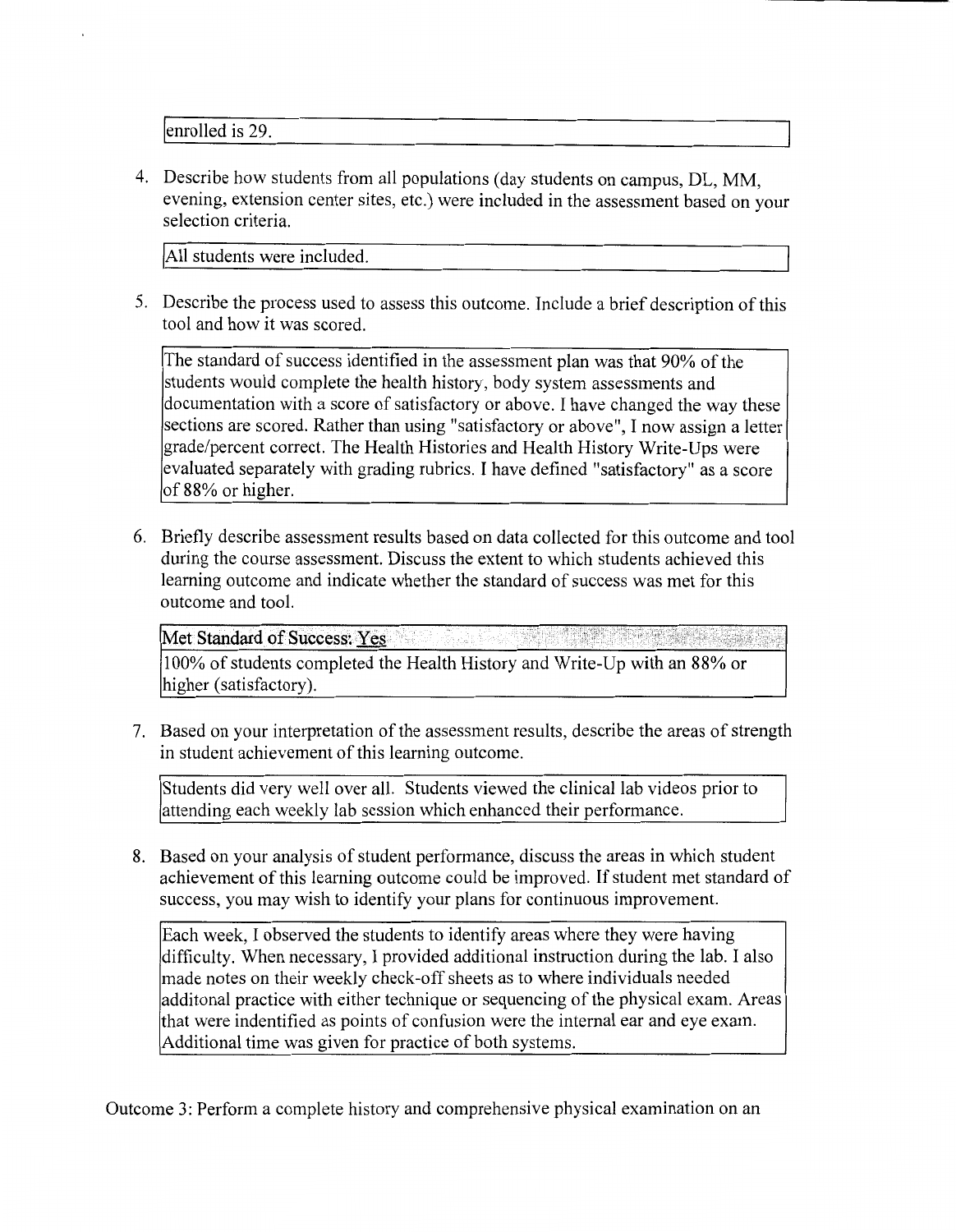adult client.

- Assessment Plan
	- o Assessment Tool: comprehensive adult physical assessment
	- o Assessment Date: Spring/Summer 2010
	- o Course section(s)/other population: all sections
	- o Number students to be assessed: all students enrolled in NUR 222 ( $\sim$ 20/yr.)
	- o How the assessment will be scored: rubric for assessment technique and complete assessment writeup
	- o Standard of success to be used for this assessment: 90% of the students will complete the adult physical examination and documentation within 30 minutes and earn a score of satisfactory or above
	- o Who will score and analyze the data: Instructor who teaches the course will score and analyze assessment data.
- 1. Indicate the Semester(s) and year(s) assessment data were collected for this report.

| [Fall (indicate years below) <sup>[177</sup> ] | Winter (indicate years<br>.low' | $\mathbf{r} = \mathbf{r} + \mathbf{r}$<br>$ \mathrm{SP/SU}($<br>dicate years |
|------------------------------------------------|---------------------------------|------------------------------------------------------------------------------|
|                                                | 2013, 2012                      |                                                                              |

2. Provide assessment sample size data in the table below.

| $-1.11$<br># of students<br>runa bidd<br>$\mathbb{R}$ if $\mathbb{R}^n$<br><b>Anre</b><br>.<br>the Council<br>and the company of the company of<br>. . | <b>SHERMINISHERMAN SHERMINISH</b><br>Santo<br>dents<br>assessed<br><b>Constitution of Constitution</b><br>a compositor de la composición de la composición de la composición de la composición de la composición de la c<br>La composición de la composición de la composición de la composición de la composición de la composición de la |
|--------------------------------------------------------------------------------------------------------------------------------------------------------|--------------------------------------------------------------------------------------------------------------------------------------------------------------------------------------------------------------------------------------------------------------------------------------------------------------------------------------------|
| 58                                                                                                                                                     |                                                                                                                                                                                                                                                                                                                                            |

3. If the number of students assessed differs from the number of students enrolled, please explain why all enrolled students were not assessed, e.g. absence, withdrawal, or did not complete activity.

The total number of students assessed and enrolled is 29.

Note: CurricUNET is double counting lecture and lab sections. The total number enrolled is 29.

4. Describe how students from all populations (day students on campus, DL, MM, evening, extension center sites, etc.) were included in the assessment based on your selection criteria.

All students were included.

5. Describe the process used to assess this outcome. Include a brief description of this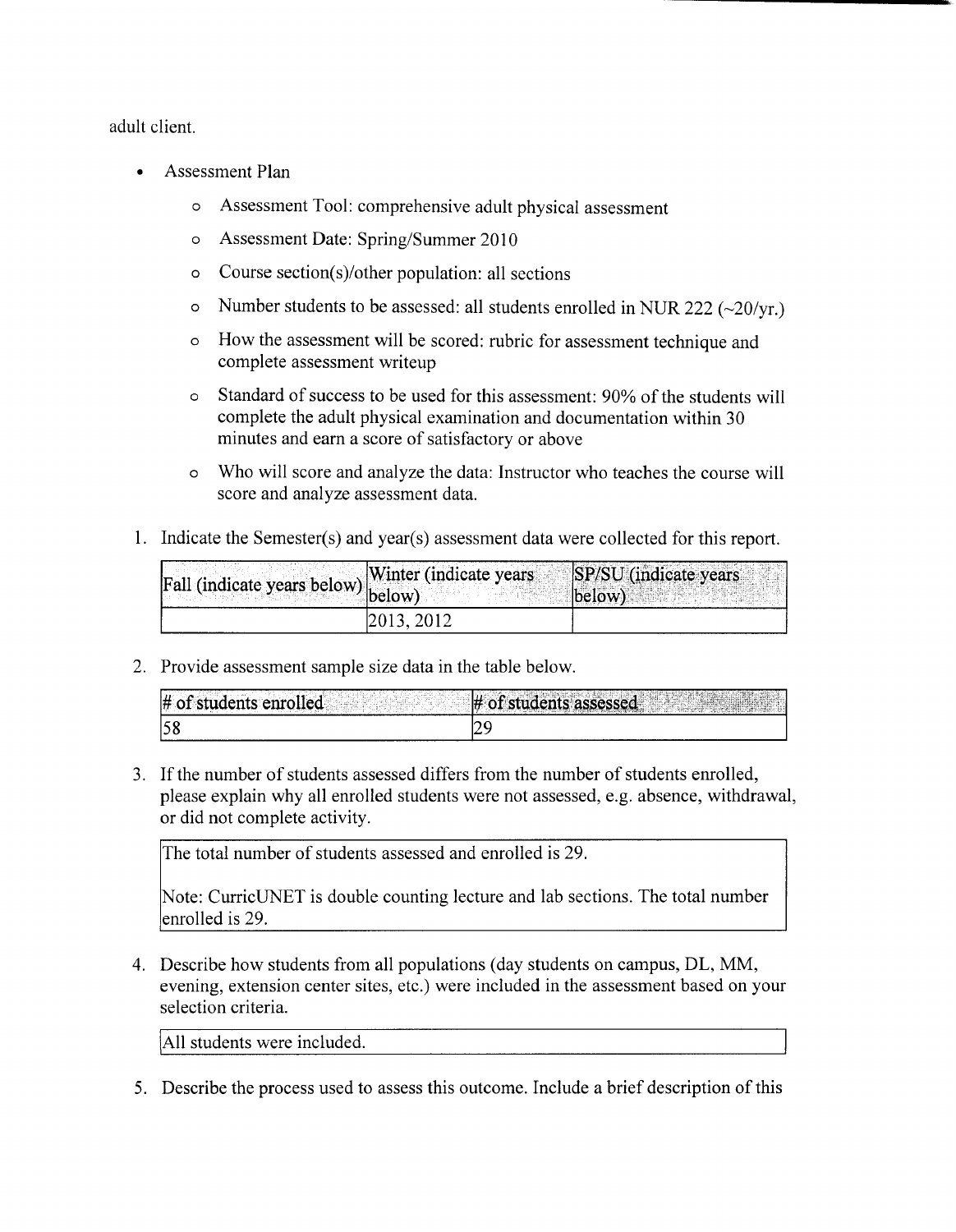tool and how it was scored.

The standard of success identified in the assessment plan was that 90% of the students would complete the health history, body system assessments and documentation with a score of satisfactory or above. I have changed the way these sections are scored. Rather than using "satisfactory or above", I now assign a letter grade/percent correct. The Health Histories and Health History Write-Ups were evaluated separately with grading rubrics. I have defined "satisfactory" as a score of 88% or higher.

6. Briefly describe assessment results based on data collected for this outcome and tool during the course assessment. Discuss the extent to which students achieved this learning outcome and indicate whether the standard of success was met for this outcome and tool.

Met Standard of Success: Yes 100% of students completed the Health History and Write-Up with an 88% or higher (satisfactory).

7. Based on your interpretation of the assessment results, describe the areas of strength in student achievement of this learning outcome.

Students did very well over all. Students viewed the clinical lab videos prior to attending each weekly lab session which enhanced their performance.

8. Based on your analysis of student performance, discuss the areas in which student achievement of this learning outcome could be improved. If student met standard of success, you may wish to identify your plans for continuous improvement.

Each week, I observed the students to identify areas where they were having difficulty. When necessary, I provided additional instruction during the lab. I also made notes on their weekly check-off sheets as to where individuals needed additonal practice with either technique or sequencing of the physical exam. Areas that were indentified as points of confusion were the internal ear and eye exam. Additional time was given for practice of both systems.

## II. Course Summary and Action Plans Based on Assessment Results

1. Describe your overall impression of how this course is meeting the needs of students. Did the assessment process bring to light anything about student achievement of learning outcomes that surprised you?

Students were very successful in this course. It is a required course to transfer into the BSN program.

2. Describe when and how this information, including the action plan, was or will be